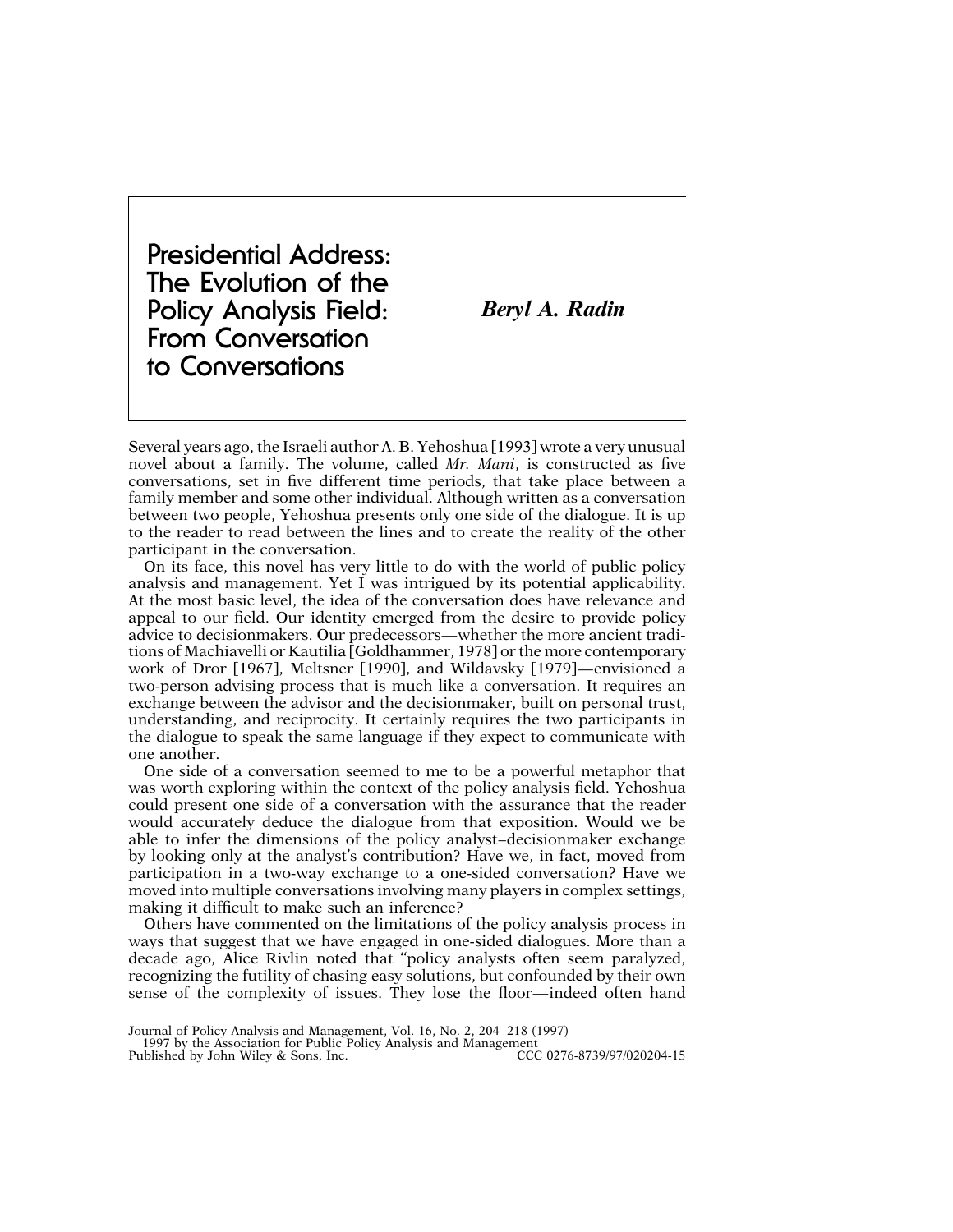over the microphone willingly—to the intellectual patent medicine salesmen'' [Rivlin, 1984, p. 18]. We are all aware of recent frustrations experienced by policy analysts who have not been able to convince contemporary decisionmakers of the wisdom of their recommendations.

These frustrations provoke a series of questions. What *does* happen on the other side of the conversation? Have we created a mirror in which the known speaker projects his or her own image to the other side? Has the one-sided conversation actually turned into a monologue? Have we focused only on the production side of the conversation and not on the consumption side? Have the participants in the conversation failed to speak the same language and have instead engaged in what the child psychologists call parallel play? Do the participants on the other side of the conversation move in and out of the conversation? Does their conversation change over time?

Today I want to examine the nature of the conversation between the policy analyst and the decisionmaker-client. I want specifically to focus on the developments within the policy field that may help us understand the problems and frustrations of the contemporary policy analyst.<sup>1</sup> It is useful to repeat Larry Lynn's warning of 1989: there is a danger that ''policy analysts can become just another parochial interest: priests with their rituals, rather than searchers for a just and comprehensive view, who pay no attention to anything but realities and who counteth the cost'' [Lynn, 1989, p. 376].

Althoughitmaybeappropriateatsomepointtoengageinabitofself-criticism, I have sought instead to examine the assumptions that were in place when our field developed and to contrast them with what I see as the reality today. I believe that these changes have made it difficult for the policy analyst to behave in the ways that were envisioned when the field first began and, to some degree, this disjuncture has produced some unsatisfying experiences. I will discuss five areas and contrast the assumptions in the early 1960s with those today: (1) the scale and location of policy analysis functions; (2) the political environment surrounding the activity; (3) the analytic methodologies used; (4) the availability and use of information and data; and (5) dimensions of policy decisions. I will conclude with some suggestions that respond to the current realities.

Each of these five attributes is set in the context of a larger framework: the drastic changes that have occurred in the broader context of our work—shifts in the political, social, and economic environment of the mid-1970s that continued through the 1980s and 1990s. Abundance, growth, and faith in possibilities for change were replaced by scarcity, decline, and skepticism about the future. This skepticism is especially dramatic in the ways that it affects views of the public sector. Clients and analysts alike worry about the limits of their authority, are fearful of exercising discretion, and have doubts that promises of change could be kept.

#### **THE SCALE AND LOCATION OF POLICY ANALYSIS FUNCTIONS**

First, let us examine the scale and location of policy analysis functions.<sup>2</sup> In the early 1960s, beginning with the Program Planning and Budgeting Systems

<sup>&</sup>lt;sup>1</sup> I have attempted to build on the work done by Laurence E. Lynn Jr. and other participants in a 1989 *JPAM* symposium on these issues.

<sup>&</sup>lt;sup>2</sup> I am discussing two types of developments in this area: those related to the vertical scale and spread of the function within agencies and those related to the horizontal spread of the function outside of government.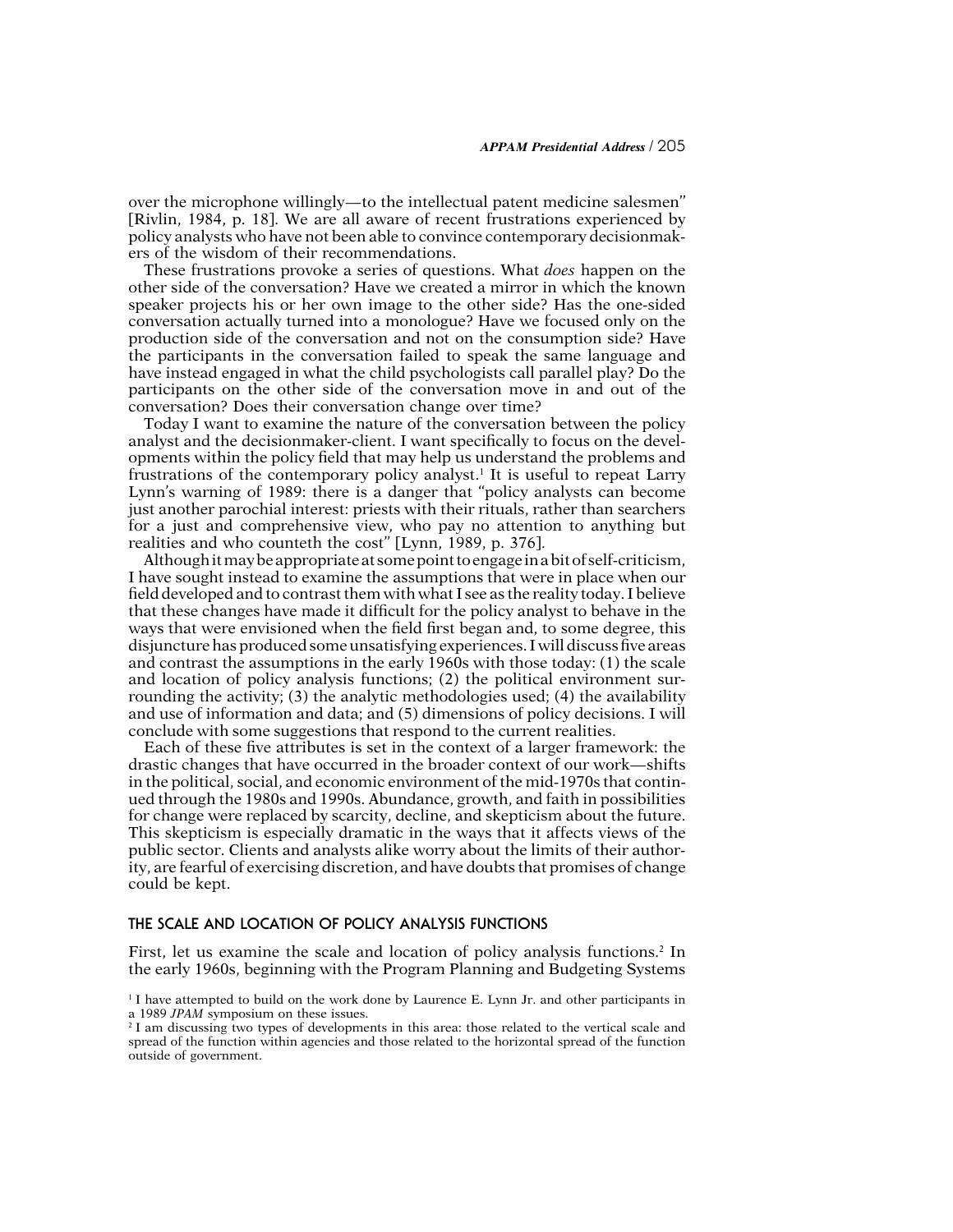(PPBS) activity in the Department of Defense, it was assumed that the policy analysis units would be established at the top of the organizations, looking to the top executives and senior line staffers as the clients for analysis. These clients would define the perspective, values, and agenda for the analytic activity. Once completed, policy analysis would become an additional resource to decisionmakers and, thus, contribute to the improvement of policymaking [Dror, 1967]. The focus of the activity was upward and the separate nature of the policy analysis unit minimized concern about the organizational setting in which the analysis took place. Whether or not these individuals were as influential as they hoped to be, this conceptualization of the role became the point of departure for the field.

By the mid-1970s policy analysis functions had dramatically increased throughout the structure of federal government agencies. Most of the units began in the top reaches of departments or agencies. But as time went on, policy analysis offices appeared throughout federal agency structures, attached to specific program units as well as middle-level structures. As a result, staffers appeared to become increasingly socialized to the policy cultures and political structures with which they were dealing. Those staffers who stayed in the office for significant periods of their careers became attached to and identified with specific program areas and took on the characteristics of specialists, sometimes serving as the institutional memory within the department [Rein and White, 1977].

As policy analysis activities were instituted and proliferated through federal departments (not simply at the top of the structure), the centralized policy analysis officials became highly interactive in their dealings with analysts and officials in other parts of the departments. In addition, policy analysis staff found they shared an interest in activities performed by other offices; in many ways, staffers behaved more like career bureaucrats than the in-and-out analysts envisioned in the early writings on the field.

As a result of the spread of the function, staff implicitly redefined the concept of ''client.'' In part this was understandable as analysts developed predictable relationships with programs and program officials over time [Meltsner, 1986]. Not only were clients the individuals (or groups) who occupied top-level positions within the organization, but clients for analysis often became those involved in the institutional processes within the agency as well as the maintenance of the organization itself. Institutional processes included the standard operating decision procedures in federal agencies (such as planning, budgeting, regulation drafting, and legislative drafting) which are predictable and defined by law, internal decision rules, and externally imposed calendars [Nelson, 1989]. Organizational maintenance as the "client" for analysis developed in the 1980s as the imperative for some analysts became the survival of the agency and maintenance of its programs.

I have spent some time watching changes in the Office of the Assistant Secretary for Planning and Evaluation (ASPE) in the Department of Health and Human Services (HHS), established in 1965, and the oldest of the federal domestic policy departmental level policy analysis units.3 Its development illustrates some of these shifts [Radin, 1992]. As ASPE became institutionalized,

<sup>&</sup>lt;sup>3</sup> The Office of Research, Plans, Programs, and Evaluation in the Office of Economic Opportunity (OEO) was the first office in a domestic policy agency. However, the OEO did not have the status of a full-fledged cabinet department.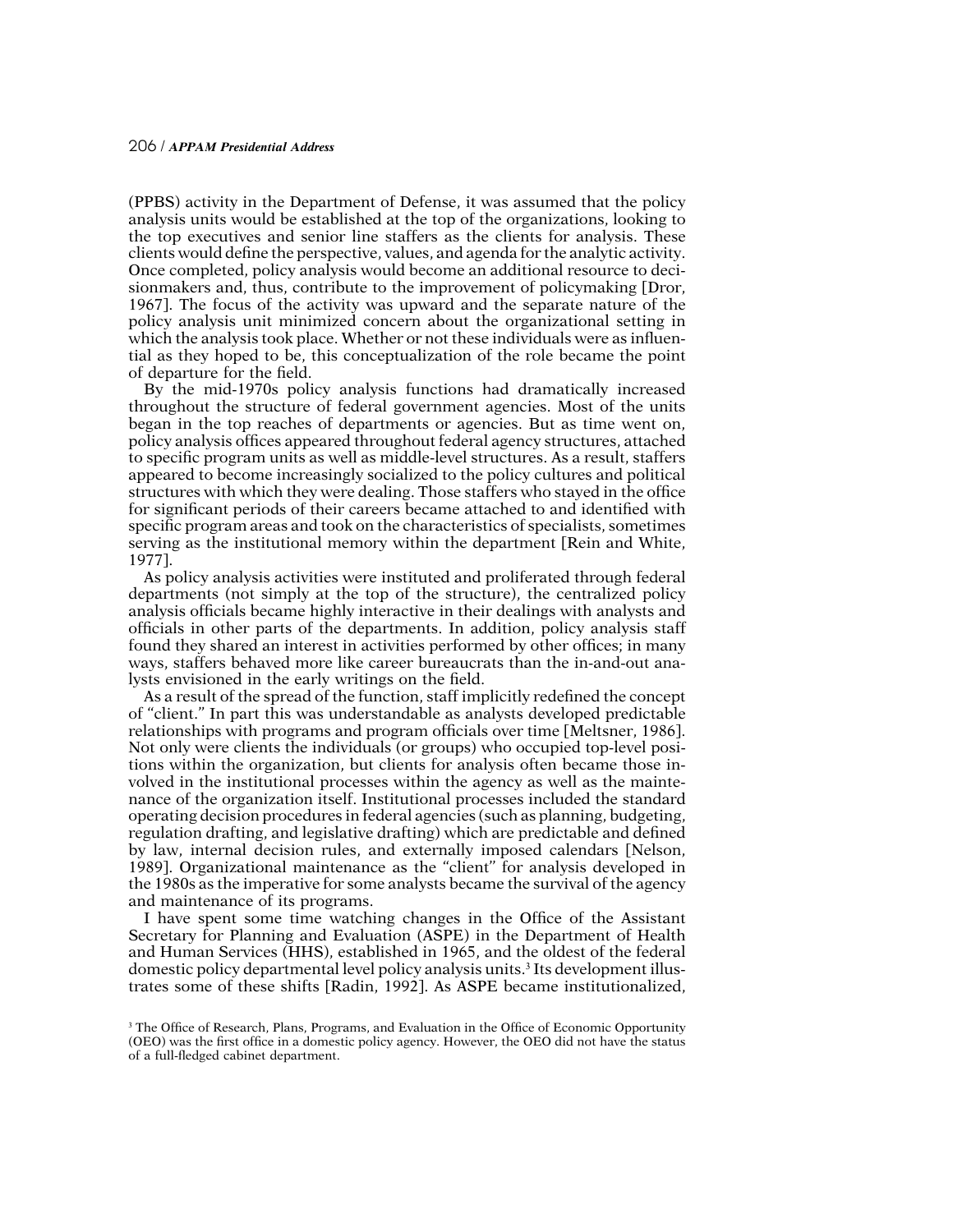it underwent a transformation. Some of these changes are attributable to changes within the office itself. Sudden growth changed the office from a small, almost intimate work group to a compartmentalized and specialized bureaucracy. And as the years passed, some individuals became career ASPE officials and created the norms that socialized shorter term employees to a particular mode of operation. Longevity and specialization combined to create organizational units made up of staff members with strong commitments to specific specialized policy areas (often to particular approaches to those policies) and to the organization itself.

At the same time that this was occurring, changes were also taking place within the Department and in the external environment that modified ASPE functions. As policy analysis units proliferated around the Department, ASPE analysts could no longer view themselves as holding a monopoly on the production of policy advice. Increasingly, policy development took on the quality of an adversarial situation where policy analysts from one unit engaged in debate with policy analysts from another part of the Department. Analysts, not their clients, became the first line conduit for policy bargaining. The relationships between policy analysts became even more important by the late 1970s when the reality of limited resources meant that policy debate was frequently focused on the modification of existing programs not on the creation of new policies. The analysts at ASPE were likely to be working on issues where they already had a track record, either in terms of substantive policy approaches or involving relationships with others within the Department.

Despite these developments, the role definitions of the policy analyst continue to be expressed in the language and rhetoric of earlier years. One new policy deputy assistant secretary recently said that his staff members told him that their role was to advise the Secretary—yet when queried further, no member of the staff had ever had direct contact with the Secretary and what was perceived to be secretarial advising took place through multiple layers of the bureaucracy. Indeed, some have suggested that policy analysts operate with a set of myths about decisionmakers. Among these are the myth that decisionmakers operate like monarchs and that all decisions made by ''big people'' are always important [House, 1982, p. 36].

As the policy analysis function proliferated within the federal government, it also spread outside the government to include the variety of actors engaged in the policy process. Wildavsky characterized the growth in his characteristically straight forward way: ''It takes one to beat one, if only to counter those who are everywhere else—in the interest groups, the congressional committees, the departments, the universities, the think tanks—ensconced in institutions mandated by law to evaluate everything and accept responsibility for nothing'' [Wildavsky, 1979, p. 402].

Weimer and Vining's account of policy analysis as an emerging profession describes the variety of organizational settings where policy analysts work multiple settings in the executive branch of the federal government, the legislative branch, state governments (both executive and legislative organizations), local level executive agencies, think tanks and policy research organizations, and profit-seeking firms in industries affected by government action [Weimer and Vining, 1989, pp. 9–12].

One writer has suggested that more than 1000 private not-for-profit think tanks are now found in the United States, approximately 100 of them operating in and around Washington, DC [Smith, 1991, p. xiv]. This includes the tradi-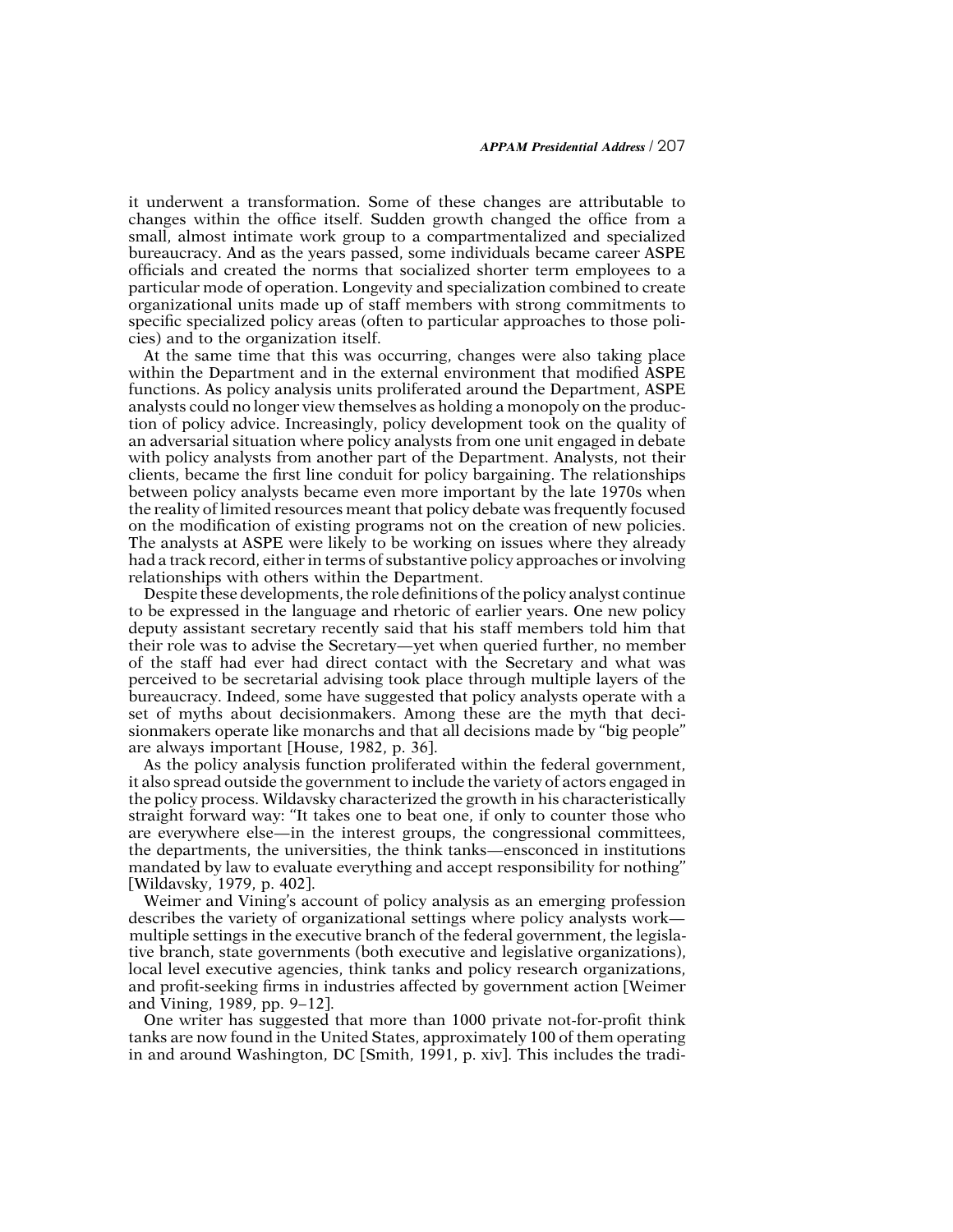tional think tanks such as Brookings, but also the newer think tanks that have proliferated around the country [Weiss, 1992; McGann, 1995]. Many of these institutions have research (read policy) agendas and are not situations where staffers follow their own intellectual agendas [Polsby, 1983].

In some instances, there has been a blurring of the lines between advocates and analysts. Groups such as the Center for Budget and Policy Priorities have taken their place, focusing on the production of rigorous, high-quality work but organized around a commitment to low-income citizens. Some think tanks have actually become extensions of government agencies. In an era of government staff reductions, there has been an increasing use of outside groups as surrogate federal officials, using mechanisms such as standing task order agreements to carry out these relationships.

The spread of the policy analyst role across government and nongovernmental locations has created new opportunities. Students of the policy schools found jobs in the field and learned that they were, indeed, a part of a new profession. With the policy shifts that have taken place in the last few years that devolve new authorities and responsibilities to players at the state and local level, we can expect that there will be a new demand for analytic activity outside of Washington. At the least, the profession today looks much different than that envisioned by Dror. Indeed, as we look at the APPAM membership rolls, it is clear that the policy analysis function has found expression in many different organizations and venues.

#### **THE POLITICAL ENVIRONMENT**

Second, let us compare the earlier political environment for policy analysis with that today. As I reviewed the early writings about the field, I found little discussion about politics. Although Dror noted that systems analysis (particularly the economic approach to systems analysis) neglected problems of political feasibility and the characteristics of political resources [Dror, 1971, pp. 227–228], he did not really address these deficiencies in his work on policy analysts.

Meltsner's useful typology in *Policy Analysts in the Bureaucracy* reminded us that policy analysts did have to be attuned to development of micro-level political skills [Meltsner, 1982, 1986]. However, there was very little attention to partisan and societal value conflicts or, indeed, to appropriate political strategies attached to recommendations. Those who grappled with the PPBS process in the 1960s did recognize that it was difficult to make trade-offs between programs for different client groups. Yet these difficulties were posed as analytical—not political or interest group pressure—challenges. One commentator noted that Americans ''have felt an elemental urge to bring social science and technical skills to bear on policy making, and our politics has been changed and reshaped by a yearning to govern ourselves more intelligently even if doing so means escaping the political process'' [Smith, 1991, p. 3]. Carol Weiss has noted that some critics have charged that ''the spread of analysis and analysis organizations has pernicious effects on the democratic process'' and the policy experts ''hostile to politics and scornful of moral and ideological commitment . . . seek to reduce all issues to matters of practical technical inquiry'' [Weiss, 1992, p. 15].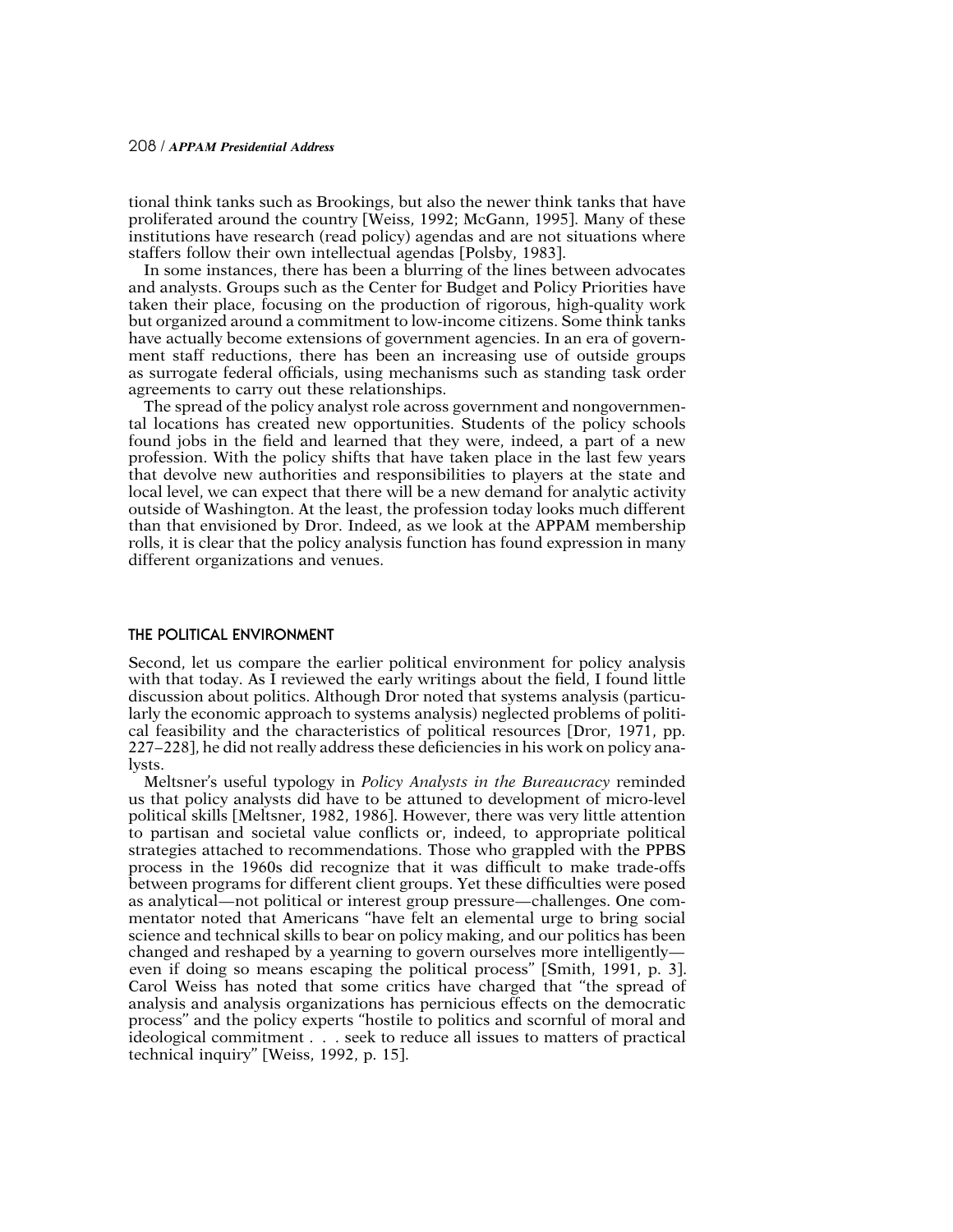In addition, there was a tendency to assume that the goals articulated by the decisionmakers were appropriate and provided sufficient guidance for the analyst. Soon, however, analysts confronted problems with this assumption and recognized that goals and objectives in public policy are usually multiple, ambiguous, and conflicting.

In the years that have lapsed since the field began, we have experienced incredible vacillations in politics. Some of these represent a dramatic move from a society characterized by abundance to one that has to deal with scarcity and limitations. Today it is difficult to imagine analytic activity that is insulated from the conflicts that make up political debate. Deborah Stone has argued that policy analysis is political argument and that policy conflicts are produced by political conflicts [Stone, 1988].

I remember an APPAM spring meeting panel during the Reagan administration that sought to review the developments in the policy analysis field. The panel included Dick Darman who, at the time, had left the administration and was teaching at Harvard in the Kennedy School of Government. Darman recited the various analytic methods that had been used over the years, beginning with PPBS, moving to MBO and ZBB.<sup>4</sup> Now, he said, "we have a new form-IDEOLOGY.'' This pronouncement left the APPAM crowd stunned (me among them).BeginningintheReaganyears,webecamemoreawareofthedrivingpower of politics when policy became predicated on political values and calculations.

Politics and political feasibility have been uncomfortable subjects for many of us [Holden, 1996, p. 7]; the conflict between the culture of analysis and the culture of politics is played out on a daily basis and is expressed in differences related to values, time, uncertainty, evidence, and meanings. The gulf between the two cultures is similar to what C. P. Snow wrote about the conflict between literary intellectuals and physical scientists: ''Between the two a gulf of mutual comprehension—sometimes (particularly among the young) hostility and dislike, but most of all lack of understanding. They have a curious distorted image of each other. Their attitudes are so different that, even on the level of emotion, they can't find much common ground'' [Snow, 1963, p. 4].

Sometimes it is not easy to assign players to their appropriate camps. Certainly the current President eludes easy classification. Although he reads the footnotes in technical reports and can engage in debate as the infamous policy wonk, he does not move without turning to public opinion polls and focus groups.

It has become harder and harder for analysts to deal with this reality. Some analysts are not able to acknowledge that their own values and beliefs might shape their approach to issues. Although not thinking of themselves as apolitical, other analysts inside government agencies tried to protect themselves from external overt political pressure or agendas, often moving away from highprofile assignments to less visible activities [Sarat and Silbey, 1988, p. 98]. Sometimes these projects are technical in nature, but more often they involve the satisfaction of working on interesting topics with good colleagues inside an organization and with others outside the agency who are interested in the work.

Another response has been for analysts to become identified with particular political or value commitments. Although they may not have begun their careers with that intent, this move has occurred as analysts who specialize in

<sup>4</sup> MBO is the acronym for Management by Objectives and ZBB is Zero-Based Budgeting.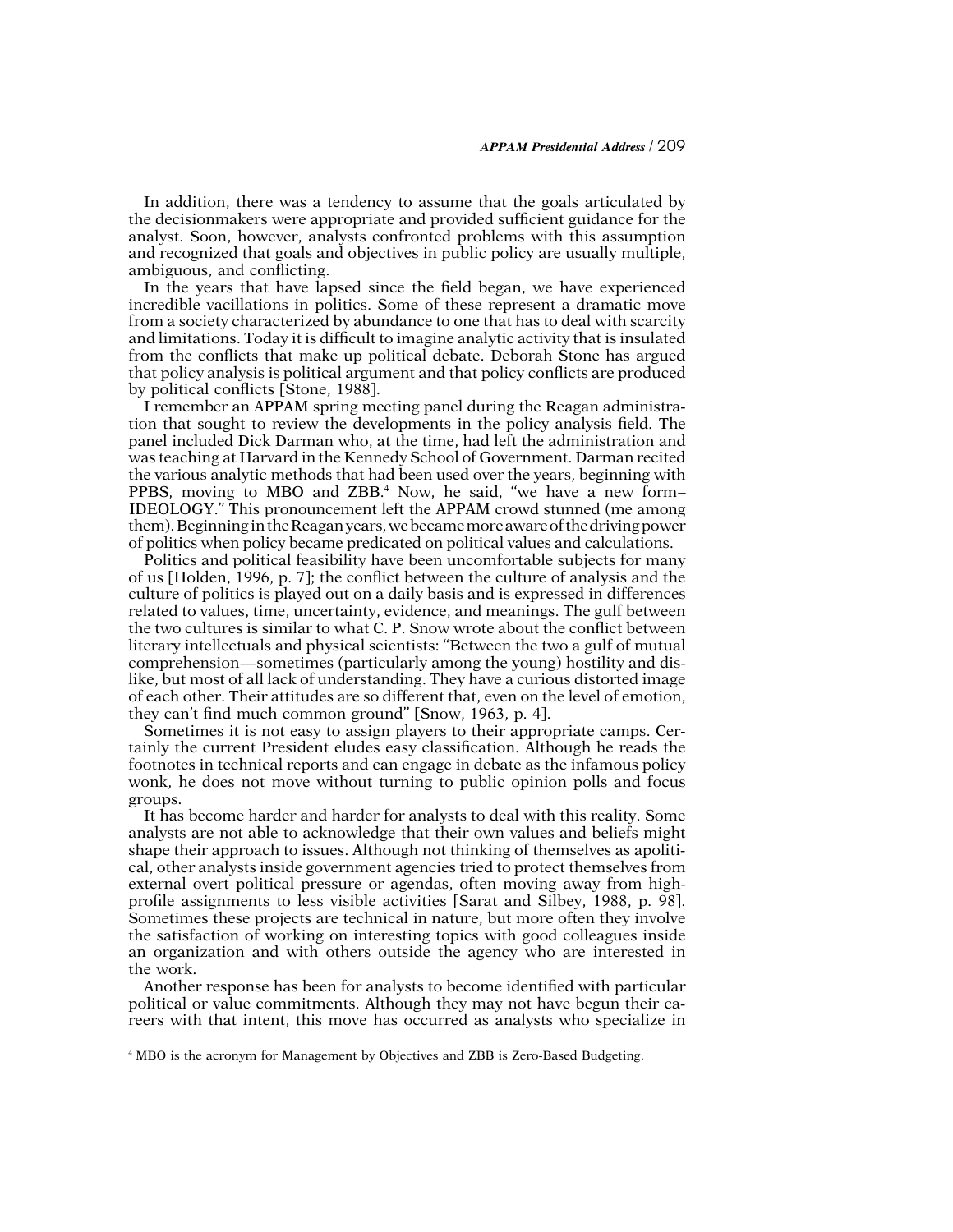particular policy areas become convinced of the truth of their recommendations and, as a result, move into an advocacy posture. They may continue to work inside the government but their policy preferences are well known and others may view them as the close colleagues of analysts attached to advocacy groups that highlight particular client groups, policy issues, or political stances.

Others have responded to the changes in the political environment by deciding to stay within the system and to attach themselves directly to the political actors. The shelf life of such a strategy may be short, particularly in an era characterized by frequent shifts in political leadership. It requires an analyst to focus on short-term goals and elevate assessments of relevancy over those of policy effectiveness. This has not been an easy strategy to employ and sometimes involves interaction with Rivlin's ''intellectual medicine men.'' Weimer and Vining have reminded us that analysts deal with value conflicts in many different ways and use the powerful Hirschman framework to think about voice, exit, and loyalty responses [Weimer and Vining, 1989, pp. 20–29).

# **ANALYTIC METHODOLOGIES AND APPROACHES**

Third, let us review the assumptions about analytic methodologies and approaches of the past and compare them with those used today. Even in its earliest phase with the introduction of the Program Planning and Budgeting Systems (PPBS), those who sought to improve policymaking through the creation of a policy analysis capability believed that this function would be able to accomplish at least three different goals: control by top agency officials over fragmented and diffuse organizational and program units; improved efficiency in the way that resources were allocated and implemented; and increased use of knowledge and information in the actual making of decisions.

The three goals of control, efficiency, and use of knowledge seemed to be mutually reinforcing and consistent during the PPBS phase of the movement's development. During the early phase of the introduction of policy analysis, there was tremendous confidence in the potential for using an applied social science that could be both scientifically rigorous and practical at the same time. Dror described it as ''a profession-craft clustering on providing systematic, rational, and science-based help with decisionmaking.'' [Dror, 1984, p. 79]. Some saw policy analysis as integral to the reform of the American political system, doing away with politics and power relationships, and substituting social science and expertise for politics [Banfield, 1980, pp. 1–19]. Policy analysts were seen as short-term staff who came from (and would return to) universities or research centers, drawn largely from economics and operations research, who could operate as analytic generalists able to use literatures and concepts from other fields when deemed appropriate.

The core of the work of the original conceptualization of the policy analyst was technique driven. Techniques were drawn from both positivist social science and normative economic models with the economic models providing the clearest and most powerful basis for an improvement and change orientation [Aaron, 1989]. These techniques were nested in the American pragmatic tradition, particularly that variety defined by John Dewey who, while he did not believe in complete objectivity, articulated strong faith in the scientific study of social problems. Wildavsky noted, ''Policy analysis has its foundations for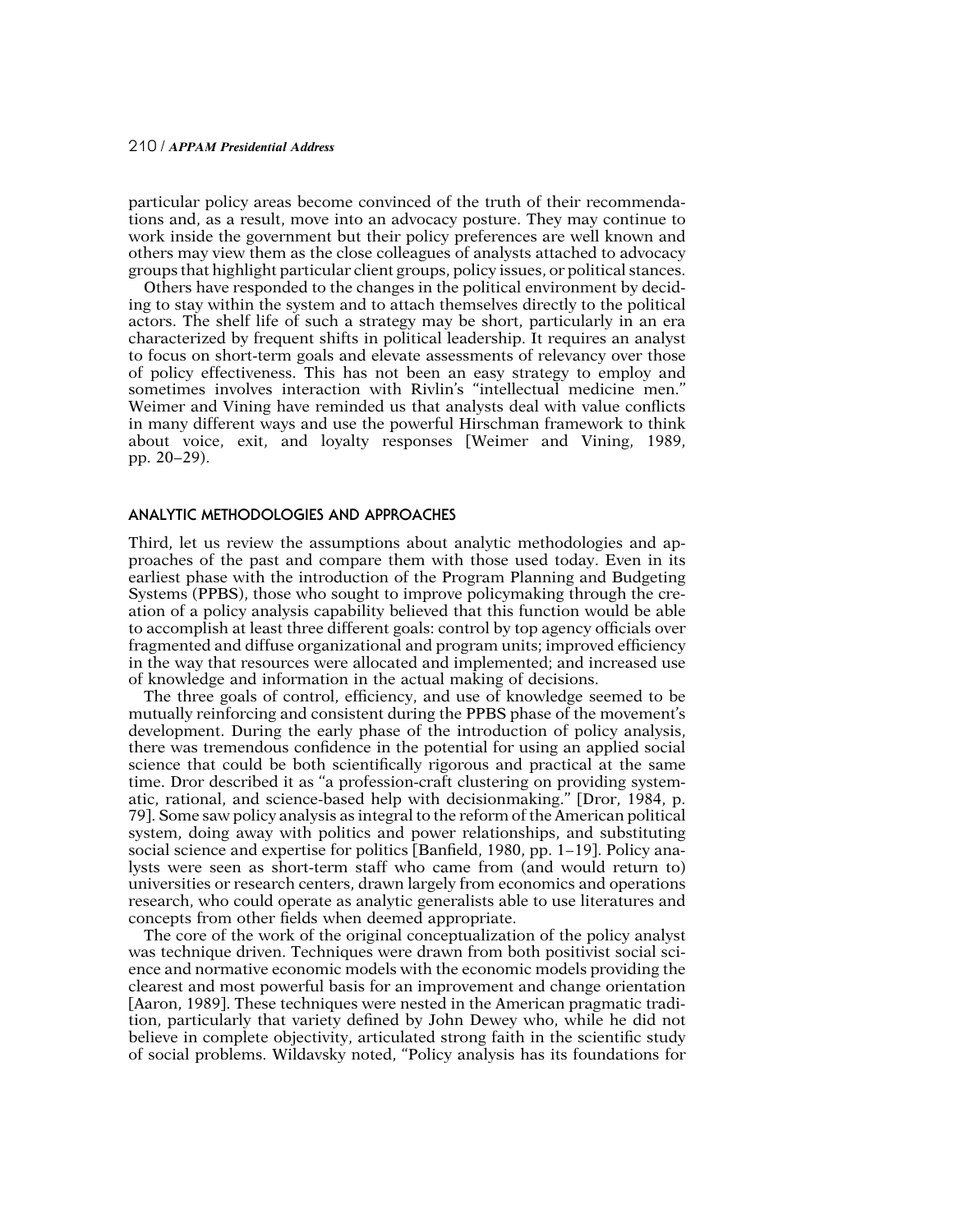learning in pragmatism and empiricism. We value what works and we learn what works from experience, particularly experience that magnifies error and failure'' [Wildavsky, 1979, p. 393].

Despite these initial goals, even the early work on policy analysts in the federal bureaucracy indicated that the concept, once put into place, yielded a more diverse set of roles, functions, and techniques. Arnold Meltsner's study of policy analysts in the bureaucracy, based on interviews completed in 1970– 1971, indicated that the policy analysis function took multiple shapes as it interacted with the realities of client idiosyncrasies, organizational cultures and histories, and special attributes of particular policy issues. Meltsner found that analysts differed in their use of political and technical skills and that they did not have uniform educational backgrounds, policy areas of interest, incentives, or views about the role and impact of the function in the policymaking process. Recruitment patterns over the years broadened the methodological approaches used by the analysts; an early reliance on models and paradigms associated with economics training was complemented by other approaches. Many analysts found that their specific program knowledge was the most value skill. Others emphasized implementation analysis, organizational analysis, and methods associated with policy evaluation tasks [Radin, 1992, p. 153].

As the field of policy analysis and policy studies developed, students and practitioners of the profession became more sophisticated in the way that they described and understood the dimensions of the policymaking process. Whether optimistic or pessimistic about the long-term impact of policy analysis in the federal bureaucracy, there was a growing consensus that a model, based on an assumption that decisionmaking actually followed the formal hierarchical structure of the organization chart, had limited applicability (indeed, to some, was naive). For many, the process needed to be understood in the complex context of multiple actors, levels of meaning, and external pressures that created policy systems [Edelman, 1964; Kingdon, 1984].

Although some analysts continue to define their success in terms of the impact of their analytic work on specific societal problems, others clearly developed suboptimal goals for their work. Analysts valued their ability to influence decisionmakers and to sustain that influence over time [Pugliaresi and Berliner, 1989]. Goals, thus, became more modest in scope and, at the same time, reflected an awareness of the multiplicity of subgoals contained in programs. Analysts often recognized the complexities involved in the implementation of their recommendations and moved to rethink the way they structured problems and thought about policy design [Ingraham, 1978]. Some analysts defined their view of success in response to political realities while others focused on the elements of the work situation in which they operated or bureaucratic support for their efforts.<sup>5</sup> Overall, few analysts held the optimistic view of the achievement of an applied social science that was both scientifically rigorous and practical. Others, such as Majone, searched for alternative ways of conceptualizing the intellectual frame, substituting the idea of argument and evidence for the earlier applied social science approach [Majone, 1989].

The policy recommendations that emerged from the analytic work began to be modest and incremental, rather than broad and comprehensive. In some

<sup>&</sup>lt;sup>5</sup> This problem is not unique to the United States. A recent volume from Australia suggests that the relationship between the minister and the policy adviser or advising unit cannot be understood without attention to the battles that go on within government [Uhr and Mackay, 1996].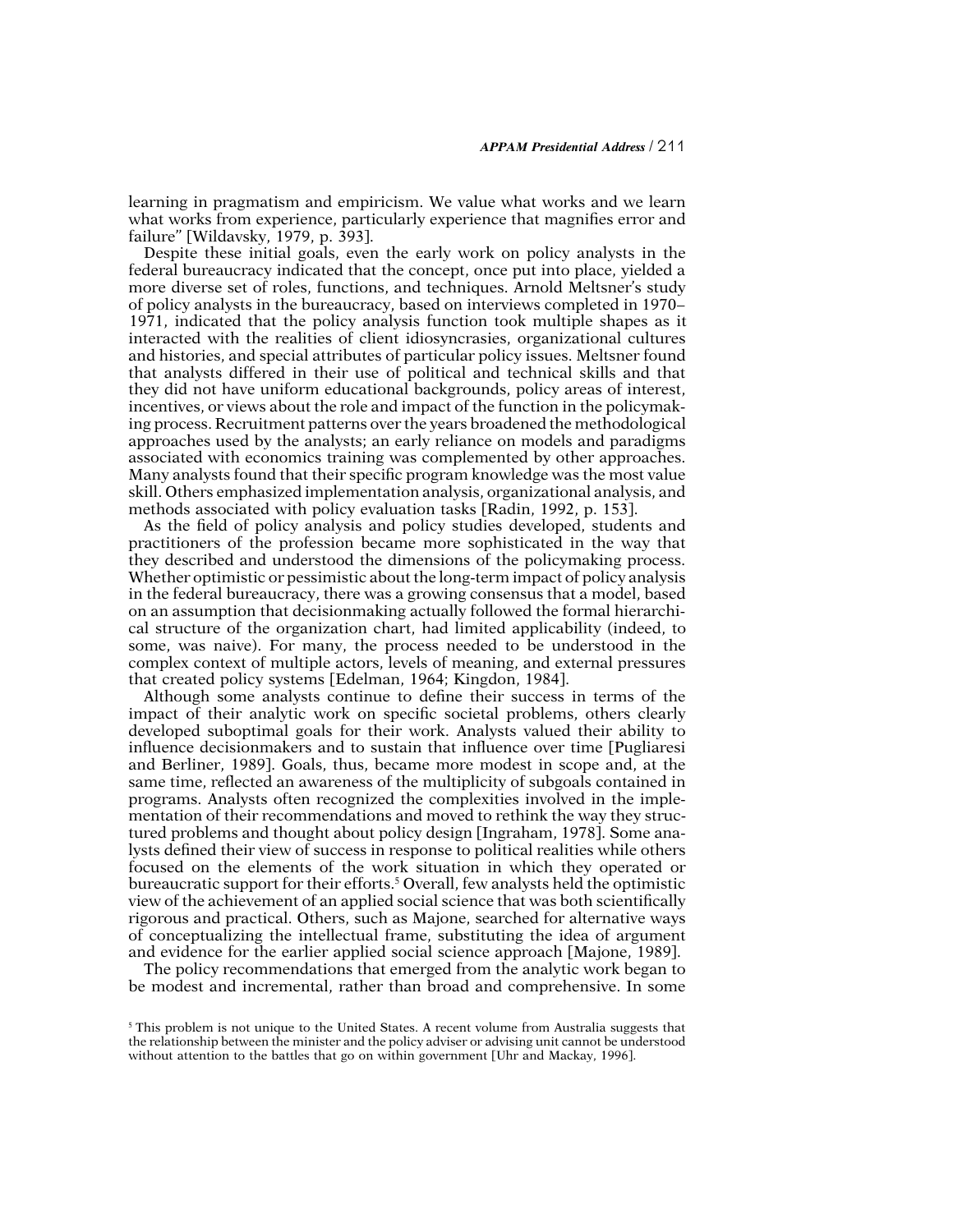instances, analysts found that their work accentuated rather than solved problems [Benveniste, 1977]. Unanticipated consequences bred fear; it was difficult to overcome the skepticism and cynicism that overwhelmed faith in change and action. And in some cases, analysts found that their most useful role did not actually involve all of the elements of a classic policy analysis (problem definition, client specification, background, criteria, analysis, recommendation) but rather involved assisting decisionmakers in understanding the dimensions of the policy problem and helping them ''map'' the relevant actors involved in a decision [Meltsner, 1982, pp. 64–66].

As Wildavsky noted in a retrospective look at policy analysis, the ''macromacho'' view of the endeavor, highlighting microeconomics and operations research, did not deliver on its promises. For analysts, he commented, ''the real loss was innocence'' [Wildavsky, 1985, p. 28]. Another commentator noted that the metaphors of science and disinterested research have given way to ''the metaphor of the market and its corollaries of promotion, advocacy and intellectual combat'' [Smith, 1991, p. 195].

# **AVAILABILITY AND USE OF INFORMATION**

Closely related to the issue of methodologies is the fourth area of contrast: changes in views about the availability and use of information. During the early stages of the profession, faith in the methodologies of the analyst rested on confidence that information was available and appropriate. As Lindblom and Cohen [1979] have indicated, the assumptions were embedded in the approaches of professional social inquiry. Those who drew their framework from the empirical social sciences assumed that fact-value differentiations could be made. And those who approached the field with the lens of normative economic models were confident their perspective and market models generated accurate information. Both groups did not question their ability to differentiate the true from the false and to provide advice to decisionmakers based on that confidence.

Soon, however, it became apparent that the task was much more complex and involved both the problem of framing the conception of relevant data as well as the issue of utilization of information and research findings. As Majone noted, we learned that in policy analysis ''data are often 'found' rather than 'manufactured''' [Majone, 1989, p. 46]. In addition, these data have to be molded and refined into quite different forms before they can be used in the decisionmaking process. Majone has sought to define that usefulness as "evidence"; he says that it is "information selected from the available stock and introduced at a specific point in an argument 'to persuade the mind that a given factual proposition is true or false''' (p. 48).

Carol Weiss has characterized the information problem as the three "I's" information, ideology, and interests—and has argued that fact-value dichotomies are rarely if ever possible in the policy field [Weiss, 1983]. Lindblom and Cohen's discussion of ''ordinary knowledge'' suggests that the information that is more often useful to the decisionmaker derives from sources that are very different than those of the social scientist. Eugene Bardach provided a different framework for the collection of data for policy research by looking to the methodologies of the investigative reporter—rather than the classic researcher—as a model [Bardach, 1996].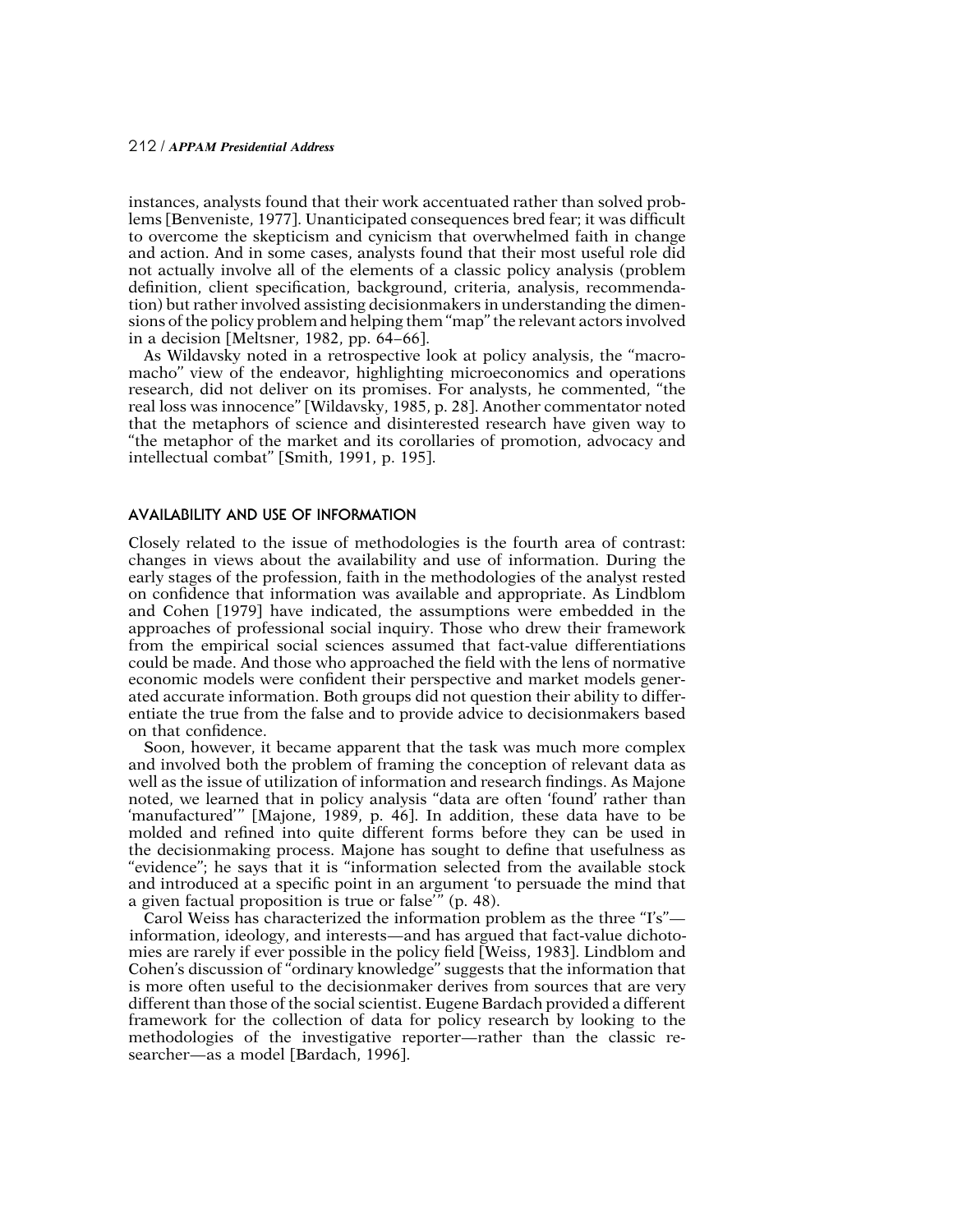At the same time that some have questioned the utility of traditional approaches—particularly as they are measured in terms of utilization—others continue to produce an incredible amount of analytic work. Carol Weiss, while acknowledging the limitations of direct utilization of policy research in decisionmaking, has argued that information often plays an ''enlightenment'' function and does, indeed, have an impact on the policymaking process. Alice Rivlin has suggested that ''the information overload is frustrating and intimidating and it affects people in different ways, making some extremely cautious, others impatient. In the face of this overload, there is an attraction to simple organizing principles or ideologies that will sort everything into convenient categories'' [Rivlin, 1984, p. 19]. I recently heard information overload called the information fatigue syndrome.

Widavsky offered an explanation for the disparity between the assumptions of the field's founders and the experience of practicing policy analysts: ''The relative objectivity of analysis depends on people living together in reasonable trust with a common culture. The cultural conditions within which analysis takes place—the sort of social structure thought desirable, the values to be obtained—guide and shape what is done. If trust declines, the framework of facts that can be taken for granted declines with it. Without agreement on a starting place, there is no end to debate. Theories harden into dogma, and assertion replaces evidence. Policies then are judged not by their merits but by the motives of their proposers'' [Wildavsky, 1979, p. 7].

#### **DIMENSIONS AND FORMS OF POLICY DECISIONS**

Finally, let us contrast the dimensions and forms of policy decisions today with those of the early days of the profession. It is hard to remember a time when the challenge for policy analysts was to come up with new programs and policies, drawing on resources and a sense of optimism about government action. In that long-ago environment, the task of the analyst was to give policymakers options for new action, choosing among various approaches to achieve what was seen to be agreed upon goals.

No one here needs to be reminded that much has changed since those days. Divisions in the society make agreement on policy goals much more difficult. Policy analysts find themselves dealing with marginal changes in existing programs, rather than crafting new approaches to problems. The policy analyst operates within an environment of budget cuts, deficits, and scarcity; this has created a new path for decisionmaking. We have become aware of the prominence of budget decisionmaking at the legislative level but may have underestimated its impact on the decision process in government agencies. In those settings, policy analysts sometimes find that their influence has waned as budget analysts and decisionmakers play a more prominent role. More and more decisions are made in budget rather than programmatic terms.<sup>6</sup> Indeed, rather than being close to the top decisionmakers, policy analysis and planning offices sometimes find themselves at the fringes in terms of influence.

Other changes are worth noting. There are now many more players involved in the process and, to the extent that policy analyses are available to all parties,

<sup>6</sup> The role and power of OMB is also found in nonbudget processes such as requirements for clearance of data collection. In this sense, OMB not only plays a role in determining whether an agency has the resources to undertake analysis but also affects how that analysis is carried out.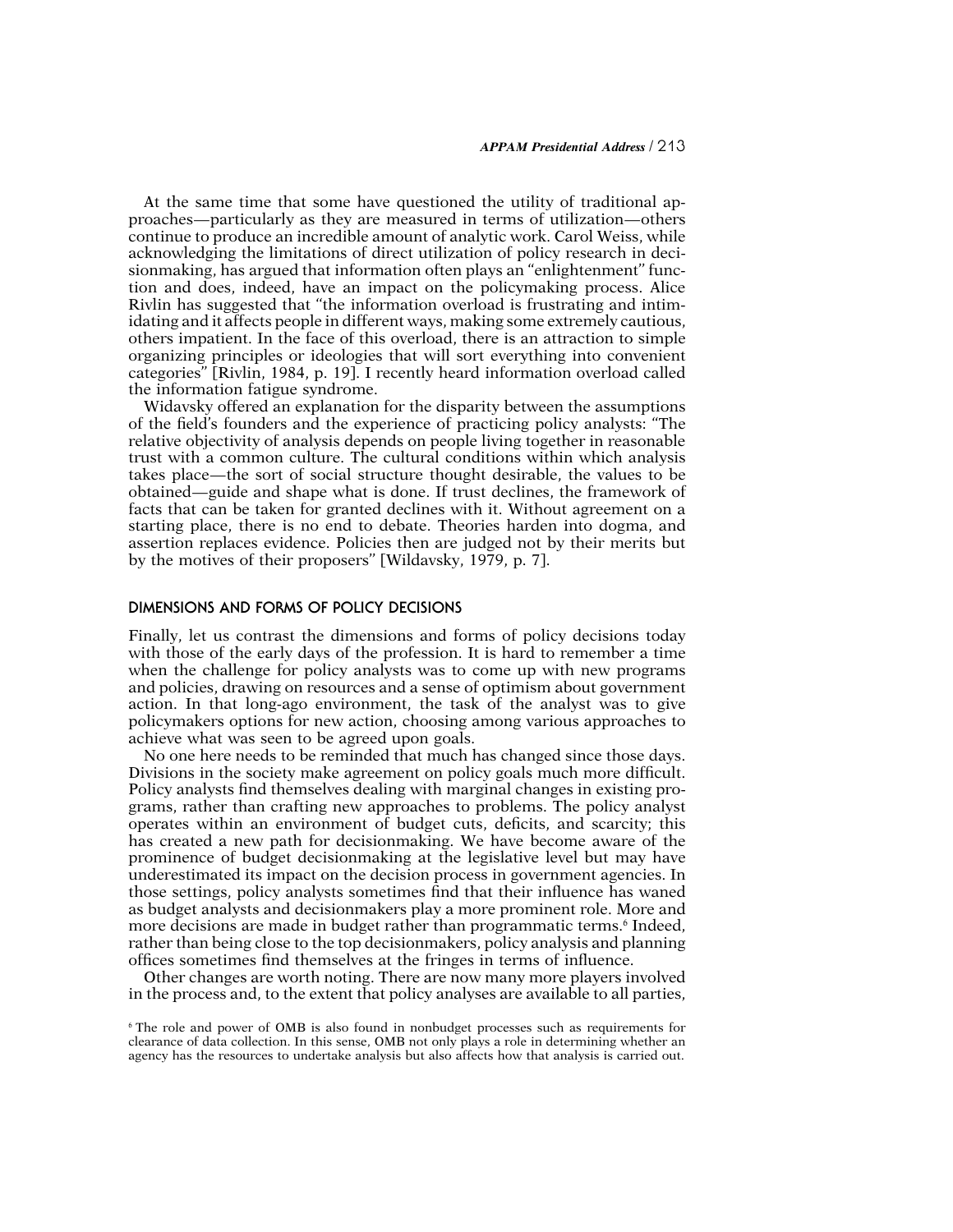that access has the effect of leveling the playing field. Increasingly (although still not common) information is viewed as a public good where the multiple players involved have access to it. In these cases, the policy dispute involves debate between analysts.

Several sessions during this conference deal with the limitations of resources for policy analysis and research. It is increasingly difficult to justify large-scale data collection approaches as budgets for data collection decrease. Resistance to information collection demands compounds the problem. Despite the rhetoric focusing on performance measures and the Government Performance and Results Act, it has become more and more of a problem to convince recipients of governments funds that they should provide data on their accomplishments. In addition, it is not always easy to gather the information that policy analysts believe is needed for the crafting of policy advice. In part, this occurs because of the ambivalence in American society to expertise. One commentator described this as a situation in which ''populist scorn for intellectuals and experts simmered, ready to boil, in American society'' [Smith, 1991, p. 8]. At the least, questions of privacy and federalism compound the problem. In addition, analysts who have been trained to focus solely on public action also find themselves accentuating marginal issues in an era where the boundaries between the public and private sectors have blurred.

# **SPEAKING TRUTHS TO MULTIPLE POWERS**

#### **Where Does this Leave Us?**

Let me contrast the two eras with a broad brush.<sup>7</sup> I would characterize the early era of our profession as one of policy advising where analysts were reputed to be advisers to the top decisionmakers, could insulate themselves from partisan political debates, had confidence in their methodologies and information sources, and believed they were in a growth mode. Today, policy advisers are strewn around the policy landscape, find it difficult to escape the pressures and demands of partisan and ideologically driven debates, question their methodologies and acknowledge the limits of their information, and find themselves marginal to many decisionmaking processes. Instead of being characterized as speaking truth to power, it would be more accurate to describe our activity as speaking truths to multiple powers. Instead of being described as a field that focuses on a single conversation between the adviser and the ruler, it is a field with multiple conversations taking place at once.

Does this suggest that we are approaching a period of decline? I do not think so. Some, I am sure, find this world of political pressures, ambiguity, and messiness untenable and believe that it is time for intellectuals to retreat to their ivory towers [Benda, 1955]. I do not believe that most of us would accept that pathway. However, I do believe that these changes require us to reflect on the developments and become more self-conscious about the way we operate within a changing world. Historians have developed a subfield called historiography to reflect on the development of the history field. We need something of that sort—*an analysis of our analyses.* We should expand our scholarship to include an examination of our own work.

<sup>7</sup> This comparison is meant to exaggerate the tendencies in each of the two eras.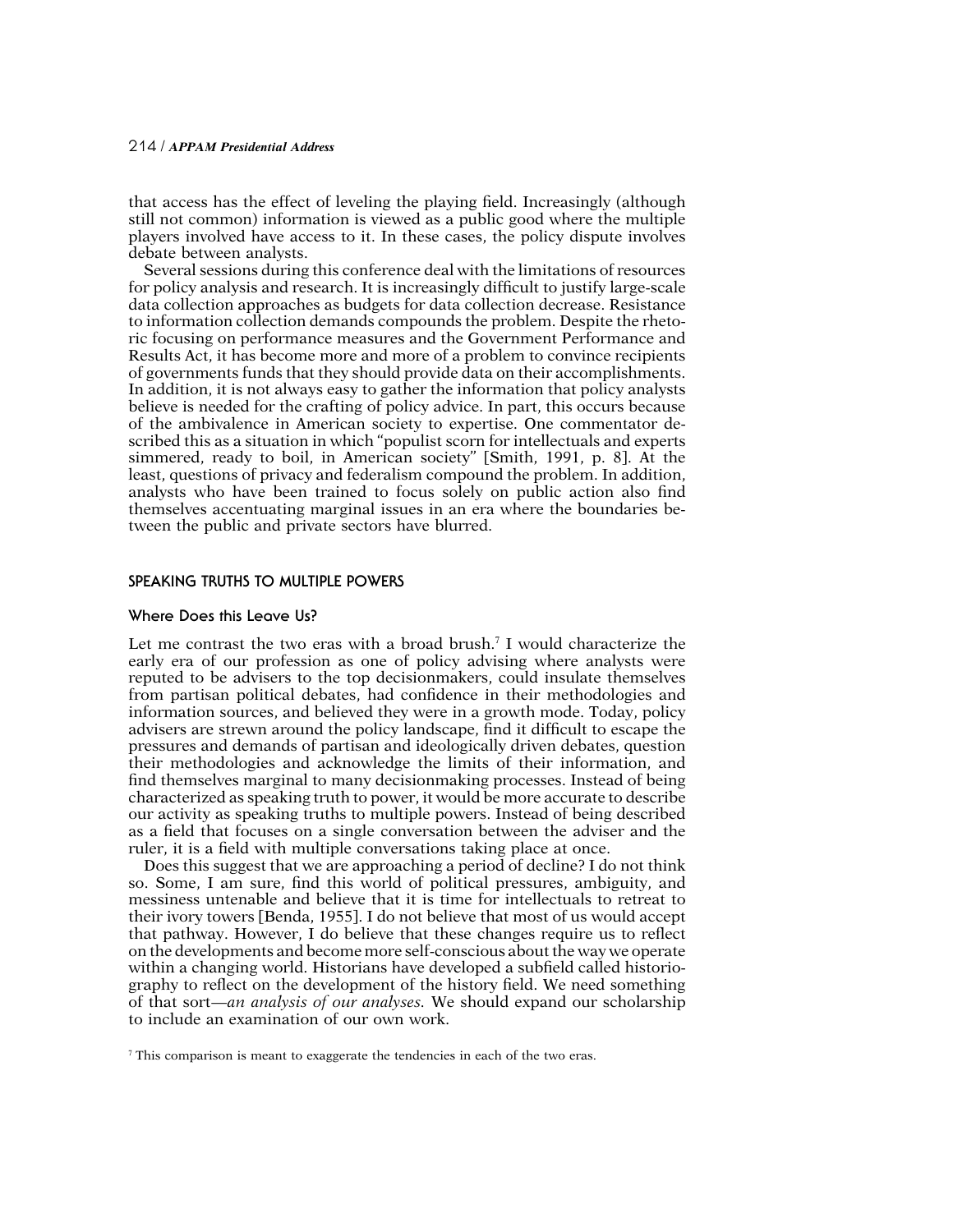I would suggest three ways of doing that. First, it would be useful to look at a body of work on a particular policy issue over time—look at the way that the policy problem has been defined, how its arguments are made, the type of information sources used, the participants in the process, and—of course—its impact on decisionmaking. The long-term investment in work on welfare and health policy seems to me to give appropriate examples for such an analysis of analyses. Although there has been a relatively stable set of analysts working on these issues for several decades, the ''clients'' for this work have changed dramatically. It is not clear to me how the analytic work responded to those changes.

Second, I would like to encourage policy analysts to write about their work. Several other fields have encouraged this type of reflection, particularly sociology. Intellectual autobiographies by policy analysts (particularly those who are in a position to reflect back on their lives without negative consequences to their careers) would be incredibly useful to the field [Hammond, 1967]. And third, we could make sure that attention is given to these issues during the Research Conference. Although they are included from time to time, there is no focused attention to such questions.

There are other things that we could do as well. We could reexamine the curriculum of our policy schools and see whether we are preparing our students for the realities of this changing environment. There are techniques such as organizing and running focus groups that our students ought to be familiar with. We have yet to figure out ways to help our students gauge the intensity level around certain issues, assessing not only classic political feasibility questions but also the level of venom around some policy areas. Given the focus on decisionmaking at state and local levels, we also should examine the appropriateness of the classic policy analysis techniques to these levels of activity.

At last year's Research Conference, David Lyon of the California Policy Institute noted that the growth in our field was for people who could write pithy, ideologically based briefs to sell a partisan position. Although we have always acknowledged that students have to learn how to write memos, I do not believe that we have spent much time teaching them how to package their work. The experience of groups like the Heritage Foundation is instructive in this matter. And packaging can take many different forms. Several projects sponsored by the World Bank have ''published'' the results of evaluation studies by posting them on the walls of village clinics and centers. Simple charts on the walls are understandable by village residents and create a set of accountability expectations for service delivery.

We are challenged to think about ways of developing standards for our work. Although I think that the literature on the ethics of policy analysis is interesting, it does not really deal with the variety of roles and expectations about individuals in the policy analysis field. What are the standards against which we measure our work? Is it drawn from a peer review model? Should our accountability revolve around questions of utilization?

The proliferation of participants in the policy analysis field also demands new ways to think about the availability of data. I recently learned that HUD's Office of Policy Development and Research has established a policy that requires all of its contractors and grantees to deliver their data as well as analytical reports to the funding agency. The Department of Housing and Urban Development (HUD) will put that data on the Internet, allowing access to it by research-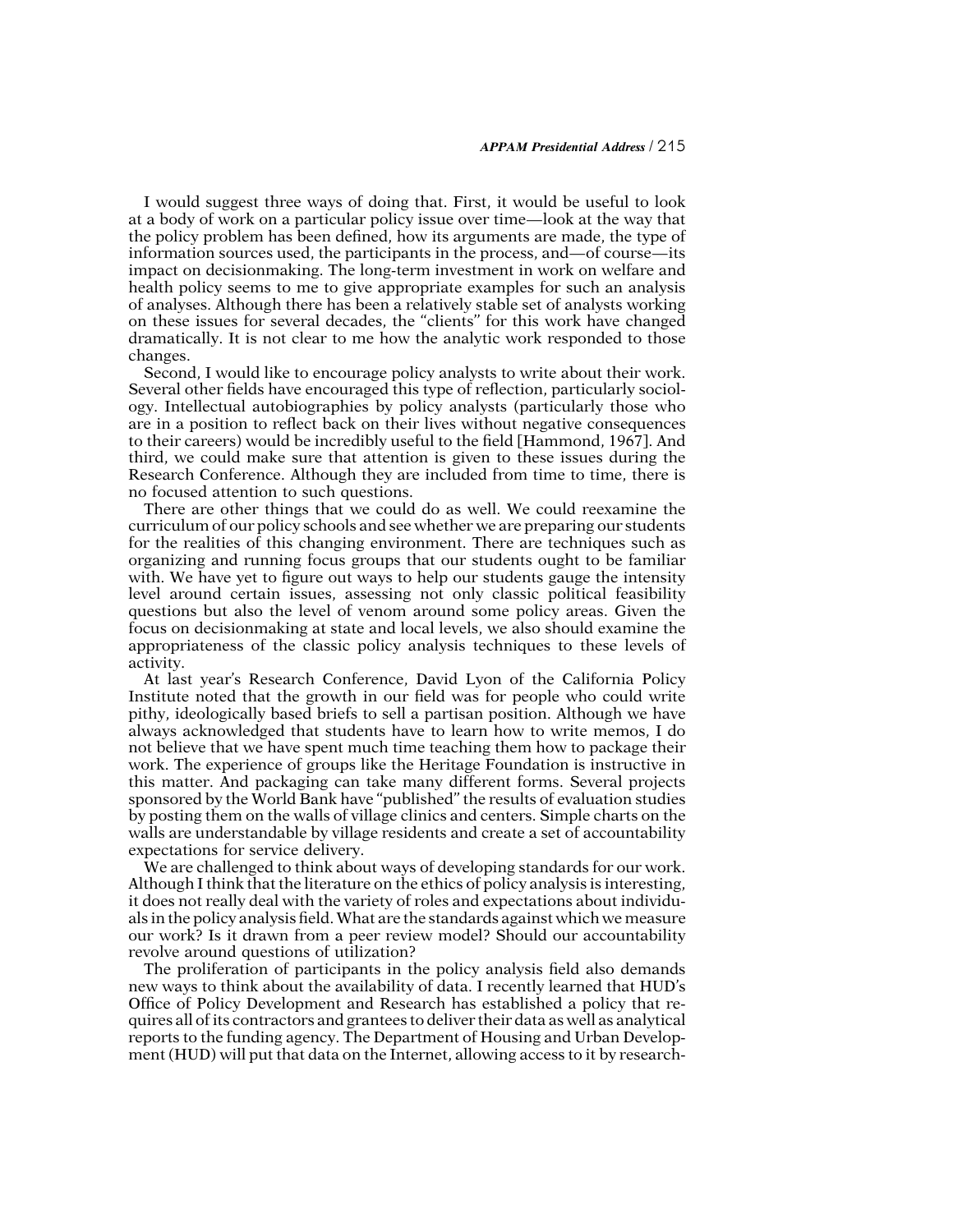ers, advocacy groups, and decisionmakers across the country. That approach has been called the ''democratization of data'' and seems to me to respond to the expansion and diversity of the field. Michael Stegman, The Assistant Secretary for Policy Development and Research at HUD, has described this effort to ''democratize data'' as one which ''enables the entire research and policy community to participate in the analysis of federal programs by first creating costly data bases . . . and then by making them available to the community'' [Stegman, 1996, Foreward].

I conclude by returning to the metaphor of the one-sided conversation. As I have attempted to indicate, I believe that the original view of the policy analysis activity as a process of advising the prince or ruler—harkening back to Machiavelli—does not capture the complexity of the field today. Indeed, it is difficult to characterize the field as a two-person advising process that is like a simple conversation. We are now a field with multiple languages, values, forms, and with multiple individuals and groups as clients. Our conversations take place across the policy landscape. Although our diversity is frustrating and dissonant to some, I believe that we can take pride in the developments of our field. As individual analysts, we win some . . . and we lose some. But we have taken our place in the contemporary world of decisionmaking.

*BERYL A. RADIN is Professor of Public Administration and Policy at Rockefeller College of the State University of New York at Albany. She served as President of APPAM for two years from 1994–1996.*

# **REFERENCES**

- Aaron, Henry J. (1989), *Politics and the Professors: The Great Society in Perspective* (Washington, DC: The Brookings Institution).
- Banfield, Edward C. (1980), ''Policy Science as Metaphysical Madness,'' in Robert A. Goldwin, *Bureaucrats, Policy Analysts, Statesman: Who Leads?* (Washington, DC: American Enterprise Institute for Public Policy Research).
- Bardach, Eugene (1996), ''Gathering Data for Policy Research,'' reprinted in Eugene Bardach, *The Eight-Step Path of Policy Analysis: A Handbook for Practice* (Berkeley, CA: Berkeley Academic Press).
- Benda, Julien (1955), *The Betrayal of the Intellectuals* (Boston: Beacon Press).
- Benveniste, Guy (1977), *The Politics of Expertise, 2nd ed.* (San Francisco: Boyd and Fraser).
- Dror, Yehezkel (1967), ''Policy Analysts: A New Professional Role in Government Service,'' *Public Administration Review* 27(September), pp. 197–203.
- Dror, Yehezkel (1971), *Ventures in Policy Sciences* (New York: Elsevier).
- Dror, Yehezkel (1984), ''Policy Analysis for Advising Rules,'' in Rolfe Tomlinson and Istvan Kiss (eds.), *Rethinking the Process of Operational Research and Systems Analysis* (Oxford, England: Pergamon Press).
- Edelman, Murray (1964), *The Symbolic Uses of Politics* (Urbana, IL: University of Illinois Press).

Goldhammer, Herbert (1978), *The Adviser* (New York: Elsevier).

Hammond, Phillip E. (ed.) (1967), *Sociologists at Work* (Garden City, NY: Anchor Books).

Holden, Matthew Jr. (1996), *Continuity and Disruption: Essays in Public Administration* (Pittsburgh, PA: University of Pittsburgh Press).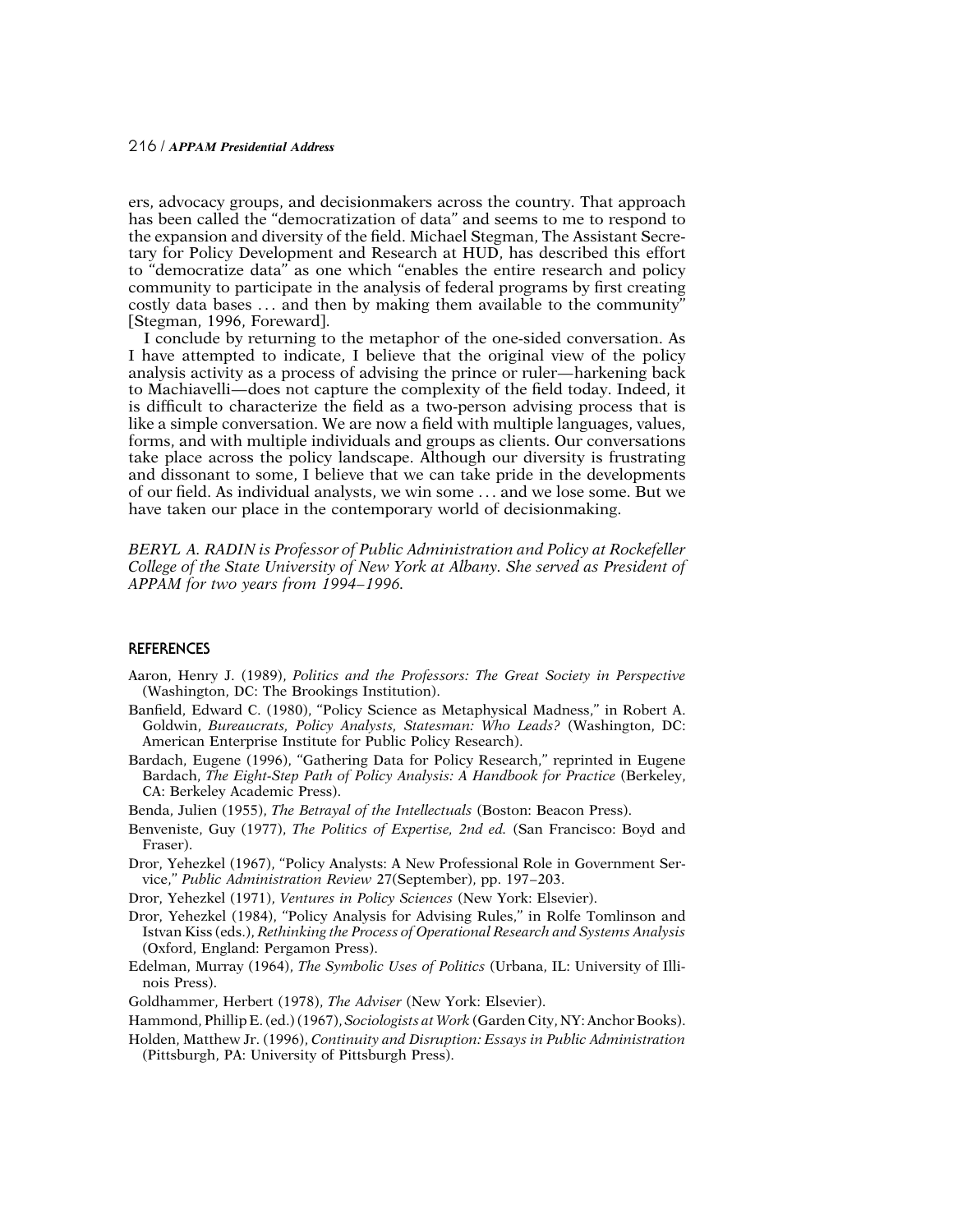- House, Peter W. (1982), *The Art of Public Policy Analysis* (Beverly Hills, CA: Sage Publications).
- Ingraham, Patricia W. (1978), ''Toward More Systematic Consideration of Policy Design,'' *Policy Studies Journal* 15(4) (June), pp. 611–628.
- Kingdon, John W. (1984), *Agendas, Alternatives, and Public Policies* (Boston: Little Brown).
- Lindblom, Charles E. and David K. Cohen (1979), *Usable Knowledge* (New Haven, CT: Yale University Press).
- Lynn, Laurence E. Jr (ed.) (1989), ''Policy Analysis in the Bureaucracy: How New? How Effective?'' *Journal of Policy Analysis and Management* 8(3), pp. 373–377.
- Majone, Giandomenico (1989), *Evidence, Argument, and Persuasion in the Policy Process* (New Haven, CT: Yale University Press).
- McGann, James G. (1995), *The Competition for Dollars, Scholars, and Influence in the Public Policy Research Industry* (Lanham, MD: University Press of America).
- Meltsner, Arnold J. (1982), ''Political and Organizational Analysis,'' in *The New Educational Programs in Public Policy: The First Decade, Research in Public Policy Analysis and Management, Supplement 1* (Greenwich, CT: JAI Press).
- Meltsner, Arnold J. (1986), *Policy Analysts in the Bureaucracy* (Berkeley, CA: University of California Press).
- Meltsner, Arnold J. (1990), *Rules for Rulers: The Politics of Advice* (Philadelphia: Temple University Press).
- Nelson, Robert H. (1989), ''The Office of Policy Analysis in the Department of the Interior,'' *Journal of Policy Analysis and Management* 8(3), pp. 395–410.
- Polsby, Nelson W. (1983), ''Tanks But No Tanks,'' *Public Opinion* VI (April/May), p. 15.
- Pugliaresi, Lucian and Diane T. Berliner (1989), ''Policy Analysis at the Department of State: The Policy Planning Staff,'' *Journal of Policy Analysis and Management* 8(3), pp. 379–394.
- Radin, Beryl A. (1992), ''Policy Analysis in the Office of the Assistant Secretary for Planning and Evaluation in HEW/HHS: Institutionalization and the Second Generation,'' in Carol H. Weiss, *Organizations for Policy Analysis: Helping Government Think* (Newbury Park, CA: Sage Publications).
- Rein, Martin and Sheldon H. White (1977), ''Policy Research: Belief and Doubt,'' *Policy Analysis* 2(1)(Winter), pp. 239–271.
- Rivlin, Alice (1984), ''Out of the Trenches: A Public Policy Paradox,'' *Journal of Policy Analysis and Management* 4(1), pp. 17–22.
- Sarat, Austin and Susan Silbey (1988), ''The Pull of the Policy Audience,'' *Law and Policy* 10(2/3) (April/July).
- Smith, James Allen (1991), *The Idea Brokers: Think Tanks and the Rise of the New Policy Elite* (New York: The Free Press).
- Snow, C. P. (1963), *The Two Cultures and a Second Look* (Cambridge, MA: Cambridge University Press).
- Stegman, Michael (1996), "Forward," in *Development and Analysis of the National Low-Income Tax Credit Database,* PD&R, U.S. Department of Housing and Urban Development, July.
- Stone, Deborah (1988), *Policy Paradox and Political Reason* (Boston: Little Brown/ Scott Foresman).
- Uhr, John and Keith Mackay (eds.) (1996), *Evaluating Policy Advice: Learning from Commonwealth Experience* (Canberra, Australia: Federalism Research Centre, Australian National University).
- Weimer, David L. and Aidan R. Vining (1989), *Policy Analysis: Concepts and Practice,* 2nd ed. (Englewood Cliffs, NJ: Prentice-Hall).